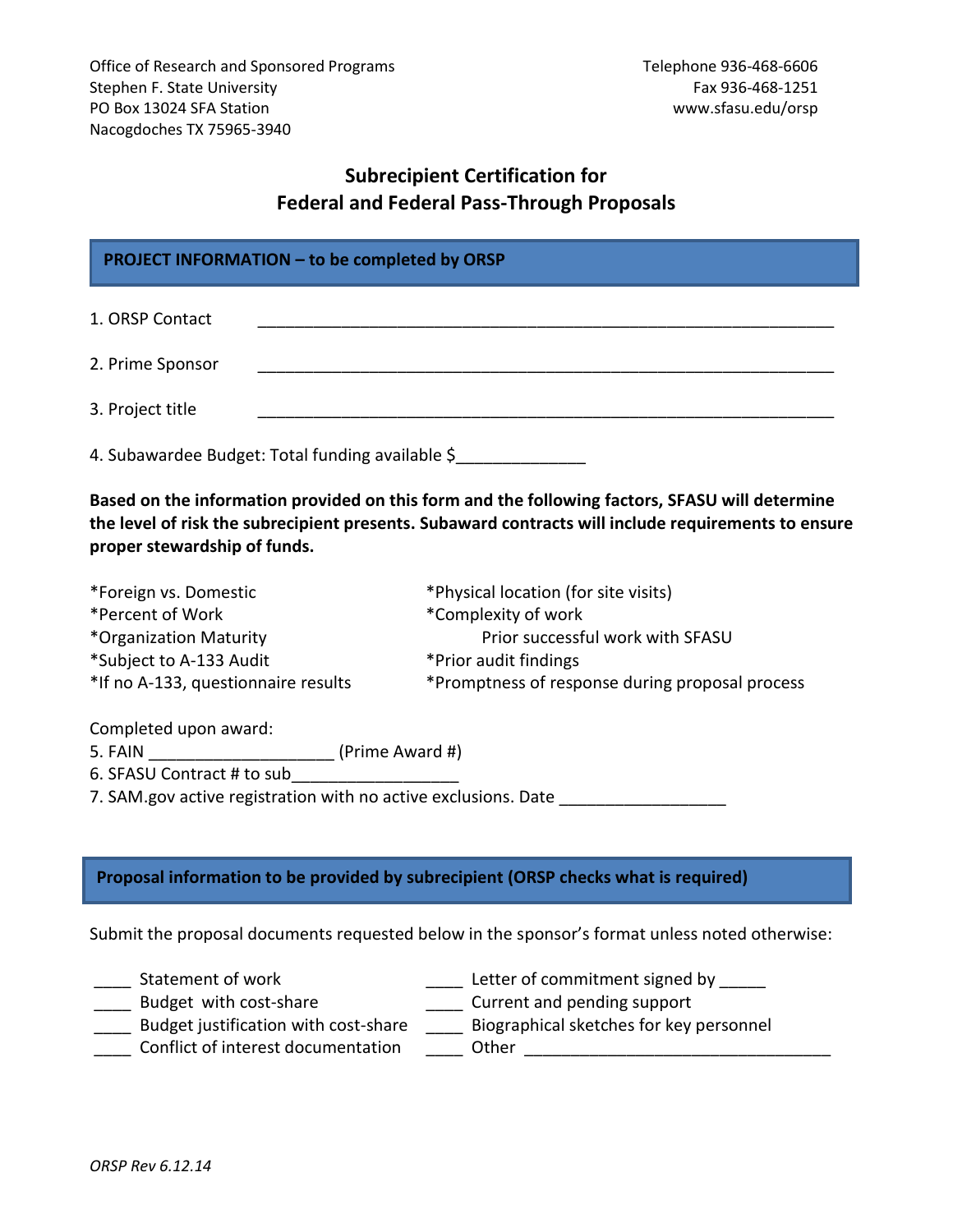| SUBRECIPIENT INFORMATION - to be completed by Subrecipient                                                                                                                                                                                                                                                                                                                                                                                                                                                                               |                                                                                                |  |  |
|------------------------------------------------------------------------------------------------------------------------------------------------------------------------------------------------------------------------------------------------------------------------------------------------------------------------------------------------------------------------------------------------------------------------------------------------------------------------------------------------------------------------------------------|------------------------------------------------------------------------------------------------|--|--|
| 1. Organization Name<br>2. Address with 9-digit zip                                                                                                                                                                                                                                                                                                                                                                                                                                                                                      |                                                                                                |  |  |
|                                                                                                                                                                                                                                                                                                                                                                                                                                                                                                                                          |                                                                                                |  |  |
|                                                                                                                                                                                                                                                                                                                                                                                                                                                                                                                                          | 4. Are you currently registered in the System for Award Management (SAM) database? Yes<br>. No |  |  |
| 5. Subrecipient PI/PD<br>Name                                                                                                                                                                                                                                                                                                                                                                                                                                                                                                            | Email <u>______________________</u>                                                            |  |  |
| 6. Subrecipient pre-award contact<br>Name                                                                                                                                                                                                                                                                                                                                                                                                                                                                                                | Email                                                                                          |  |  |
| 7. Subrecipient contract contact                                                                                                                                                                                                                                                                                                                                                                                                                                                                                                         | Email                                                                                          |  |  |
| <b>Budget calculations:</b><br>8. Total funding requested \$<br>$\begin{tabular}{ccccc} \multicolumn{2}{c }{\textbf{1} & \multicolumn{2}{c }{\textbf{2} & \multicolumn{2}{c }{\textbf{3} & \multicolumn{2}{c }{\textbf{4} & \multicolumn{2}{c }{\textbf{5} & \multicolumn{2}{c }{\textbf{6} & \multicolumn{2}{c }{\textbf{6} & \multicolumn{2}{c }{\textbf{6} & \multicolumn{2}{c }{\textbf{6} & \multicolumn{2}{c }{\textbf{6} & \multicolumn{2}{c }{\textbf{6} & \multicolumn{2}{c }{\textbf{6} & \multicolumn{2}{$<br>Total Direct \$ | Indirect \$                                                                                    |  |  |
| 9. If allowed by sponsor, indirect costs are based on:<br>____ Subrecipient's federally-negotiated rate (include copy of NICRA)<br>____ Subrecipient agrees to a reduced rate of ____%<br>Other rate ____ %<br>____ None requested<br>No rate; request 10% rate as allowed by 2 CFR 200 (effective 12/26/14)                                                                                                                                                                                                                             |                                                                                                |  |  |
| 10. Cost sharing or matching: Total committed \$                                                                                                                                                                                                                                                                                                                                                                                                                                                                                         |                                                                                                |  |  |
| 11. Fringe benefit rate: _______________________ If rate differs based on employee, detail rates below or<br>attach a separate page:<br>ORSP Rev 6.12.14                                                                                                                                                                                                                                                                                                                                                                                 |                                                                                                |  |  |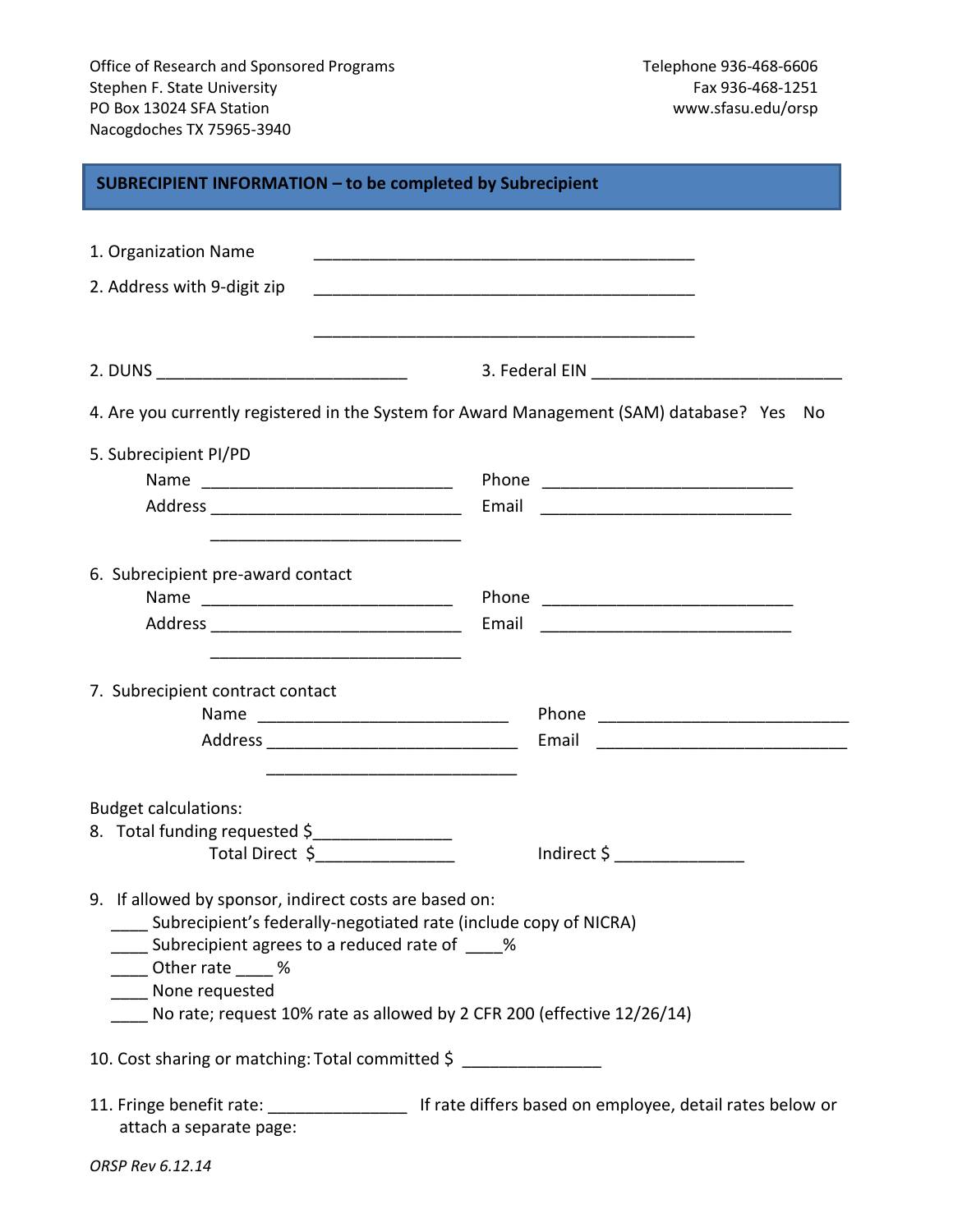Office of Research and Sponsored Programs Telephone 936-468-6606 Stephen F. State University Fax 936-468-1251 PO Box 13024 SFA Station www.sfasu.edu/orsp Nacogdoches TX 75965-3940

# **Federal Assurances**

## **1. Conflict of Interest**

 \_\_\_ Subrecipient certifies that it has a *Conflict of Interest* policy that is consistent with the provision of *42 CFR Part 50, Subpart F: Responsibility of Applicants for Promoting Objectivity in Research*. Subrecipient also certified that, to the best of the institution's knowledge: 1) all financial disclosures have been made related to all activities that may be funded by or through a resulting agreement and required by its *Conflict of Interest* policy; *and* 2) all identified conflicts of interest have or will have been satisfactorily managed reduced to eliminated in accordance with subrecipient's conflict of interest policy prior to the expenditure of any funds under any resultant agreement.

 \_\_\_ Subrecipient does not have an active *Conflict of Interest* policy and agrees to abide by SFASU's *Conflict of Interest* policy (8.2). If yes, submit required SFASU forms.

# **2. Debarment and Suspension**

\_\_\_ Subrecipient certifies that the subrecipient institution, the principal investigator, the project director, or other employee or student participating in this project, is not debarred, suspended or excluded from or ineligible for participation in federal assistance programs or activities (this includes defaulting on federal student loans).

# **3. Export Control**

- \_\_\_ Subrecipient acknowledges that it is:
	- 1) responsible for establishing compliance with federal export laws and procedures; and
	- 2) an export control officer or other authorized person has reviewed the Subrecipient's proposal for compliance with federal export control laws.

#### **Program Compliance**

# **1. Responsible Conduct of Research**

Not applicable; proposal is not being submitted to NSF, NIH, NIFA, or entity requiring RCR.

- \_\_\_ Subrecipient certifies that it has established a training program that meets the prime sponsor's requirements for RCR and will provide documentation when requested.
- \_\_\_ Subrecipient does not have a training program and agrees to fulfill SFASU's Responsible Conduct of Research Requirements and will provide documentation when requested.

# **2. Human Subjects**

\_\_\_ Not applicable; project does not involve the use of human subjects in research.

 \_\_\_ Project has been approved by the Subrecipient's Institutional Review Board. Attach approval. Approval Date \_\_\_\_\_\_\_\_\_\_\_\_\_\_\_\_\_\_\_\_\_

\_\_\_ If proposal is to NIH, check if all key personnel involved completed human subjects training.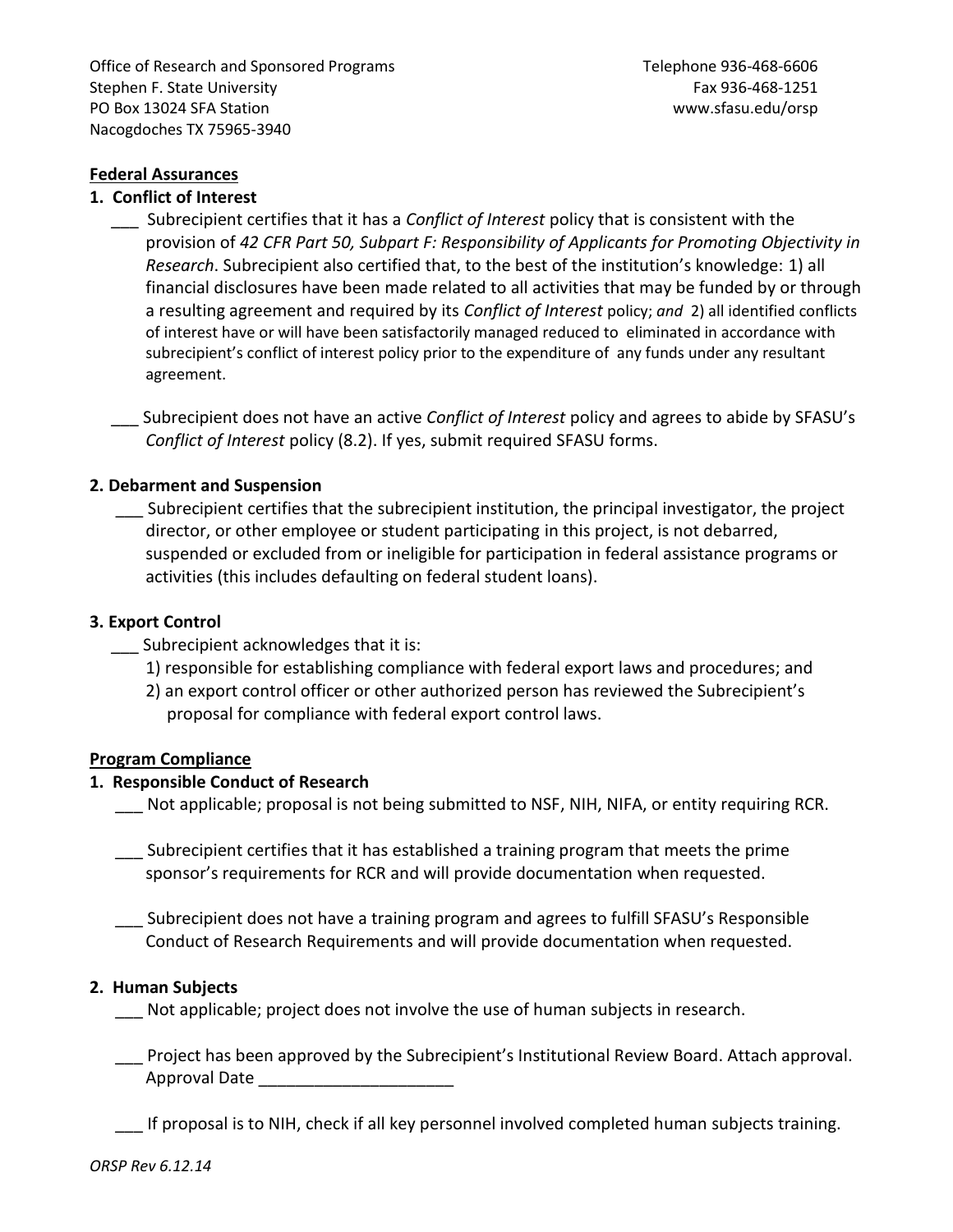Office of Research and Sponsored Programs Telephone 936-468-6606 Stephen F. State University Fax 936-468-1251 PO Box 13024 SFA Station www.sfasu.edu/orsp Nacogdoches TX 75965-3940

## **3. Vertebrate Animals**

Not applicable; project does not involve the use of vertebrate animals in research.

Project has been approved by the Subrecipient's Institutional Animal Care and Use. Attach approval. Approval Date

## **Audit Requirements**

*Upon award: SFASU must have on file either the organization's annual audit if required under A-133 or other audit/financial status questionnaire to show financial controls before a subaward contract will be issued.*

Subrecipients: Prior to 12/26/14, entities that receive and expend \$500,000 or more in federal awards during the fiscal year are required to have a single audit in accordance with OMB Circular A-133. After that date, entities that receive and expend \$750,000 or more in federal awards during the fiscal year are required to have a single audit in accordance with 2 CFR 200.

- 1. Does subrecipient receive an annual audit in accordance with federal regulations? Yes No
- 2. If yes:

Has an audit been completed for the most recent fiscal year? Yes No

Were there any audit findings related to sponsored projects? Yes No

Attach most recent fiscal year's audit with this form or submit the following:

URL Link to audit report \_\_\_\_\_\_\_\_\_\_\_\_\_\_\_\_\_\_\_\_\_\_\_\_\_\_\_\_\_\_\_\_\_\_\_\_\_

Name of Institution audit contact **Names** of Institution

Address  $\overline{\phantom{a}}$ 

Phone **Email Email**  $\blacksquare$ 

3. If no:

Indicate why the organization is not subject to compliance with audit requirements:

- \_\_\_ Non-profit entity expending less than the threshold per year in federal funds
- \_\_\_ Foreign entity
- \_\_\_ For-profit entity
- \_\_\_ Government entity

How often does the Subrecipient organization have a regular audit?

| Date of last audit: | Period covered: |  |
|---------------------|-----------------|--|
|                     |                 |  |

Submit a copy of the most recent audit or other organization annual fiscal report.